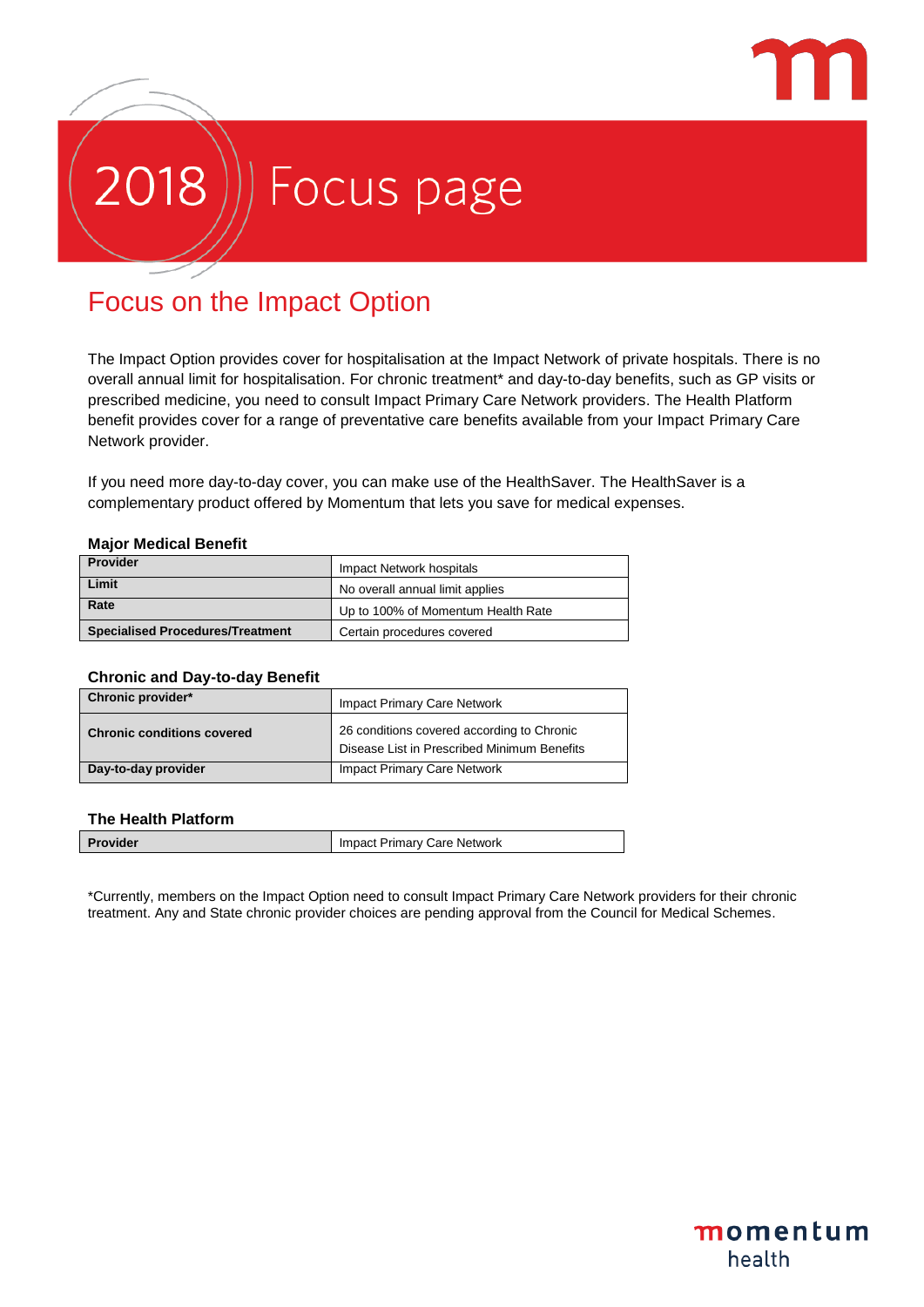# **Contributions**

| Your providers  |                                              | Choose your family composition               |                    |        |                    |                  |        |        |
|-----------------|----------------------------------------------|----------------------------------------------|--------------------|--------|--------------------|------------------|--------|--------|
| <b>Hospital</b> | <b>Chronic</b>                               | Day-to-day                                   |                    |        |                    | th the time that |        |        |
| Impact Network  | <b>Impact Primary</b><br><b>Care Network</b> | <b>Impact Primary</b><br><b>Care Network</b> | R <sub>2</sub> 025 | R4 050 | R <sub>2</sub> 630 | R4 655           | R5 260 | R5 865 |

All children are charaed for

#### **The Major Medical Benefit**

This benefit provides cover for hospitalisation and certain Specialised Procedures/Treatment. There is no overall annual limit on hospitalisation. Claims are paid up to 100% of the Momentum Health Rate.

Under the hospitalisation benefit, hospital accounts and related costs incurred in hospital (from admission to discharge) are covered – provided that treatment has been authorised.

Specialised Procedures/Treatment do not necessarily require admission to hospital and are included in the Major Medical Benefit – provided that the treatment is clinically appropriate and has been authorised.

If authorisation is not obtained, a 30% co-payment will apply on all accounts related to the event and the Scheme would be responsible for 70% of the negotiated tariff, provided authorisation would have been granted according to the rules of the Scheme. In the case of an emergency, you or someone in your family or a friend may obtain authorisation within 72 hours of admission.

# **The Chronic Benefit**

The Chronic Benefit covers certain life-threatening conditions that need ongoing treatment. On the Impact Option, chronic benefits are available from the Impact Primary Care Network\*.

Chronic cover is provided for 26 conditions according to the Chronic Disease List, which forms part of the Prescribed Minimum Benefits. Chronic benefits are subject to registration and approval.

# **The Day-to-day Benefit**

This benefit provides for day-to-day medical expenses, such as GP visits, prescribed medicine etc. On the Impact Option the day-to-day benefits are available from the Impact Primary Care Network.

\*Any and State chronic provider choices are pending approval from the Council for Medical Schemes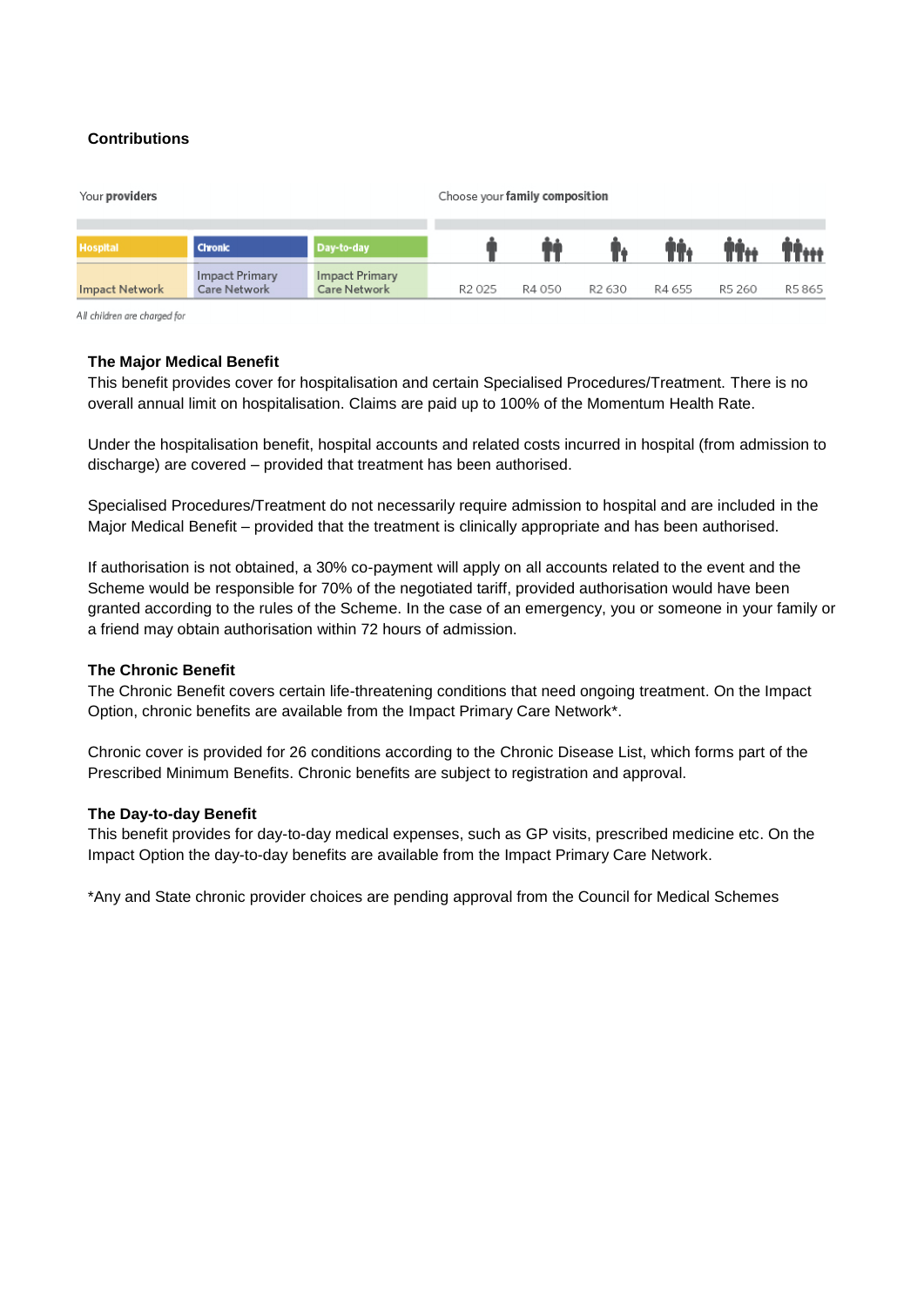### **The Health Platform Benefit**

The Health Platform Benefit is available from the Impact Primary Care Network.

This unique benefit encourages health awareness, enhances the quality of life and gives peace of mind through:

- preventative care and early detection
- maternity programme
- management of certain diseases
- health education and advice; and
- local emergency evacuation and international emergency cover.

### **Benefit schedule**

#### **Major Medical Benefit**

#### **General rule applicable to the Major Medical Benefit**

 You need to phone for authorisation before making use of your Major Medical Benefits. For some conditions, like cancer, you will need to register on a Disease Management Programme. Momentum Health will pay benefits in line with the Scheme Rules and the clinical protocols that the Scheme has established for the treatment of each condition. The sub-limits specified below apply per year. Should you not join in January, your sub-limits will be adjusted pro-rata (this means it will be adjusted in line with the number of months left in the year)

| Provider                                                                                              | Impact Network hospitals                                                                                                                                                         |
|-------------------------------------------------------------------------------------------------------|----------------------------------------------------------------------------------------------------------------------------------------------------------------------------------|
| Overall annual limit                                                                                  | None                                                                                                                                                                             |
| Hospitalisation                                                                                       |                                                                                                                                                                                  |
| <b>Benefit</b>                                                                                        | Specialists covered up to 100% of Momentum Health Rate<br>Hospital accounts are covered in full at the rate agreed upon with<br>the hospital group                               |
| High and intensive care                                                                               | 12 days per admission                                                                                                                                                            |
| Renal dialysis and Oncology                                                                           | Limited to Prescribed Minimum Benefits at State facilities                                                                                                                       |
| Organ transplants                                                                                     | Limited to Prescribed Minimum Benefits at State facilities                                                                                                                       |
| In-hospital dental and oral benefits                                                                  | Not covered. Maxillo-facial trauma covered at State facilities,<br>limited to Prescribed Minimum Benefits                                                                        |
| Maternity confinements                                                                                | No annual limit applies                                                                                                                                                          |
| Neonatal intensive care                                                                               | No annual limit applies                                                                                                                                                          |
| Medical and surgical appliances in-hospital (such as<br>support stockings, knee and back braces etc.) | R5 950 per family                                                                                                                                                                |
| Prosthesis - internal (incl. knee and hip replacements,<br>permanent pacemakers etc.)                 | Intraocular lenses: R4 800 per beneficiary per event, maximum 2<br>events per year<br>Other internal prosthesis: R33 200 per beneficiary per event,<br>maximum 2 events per year |
| Prosthesis – external (such as artificial arms or legs etc)                                           | Limited to Prescribed Minimum Benefits at State facilities                                                                                                                       |
| MRI and CT scans                                                                                      | Limited to Prescribed Minimum Benefits at State Facilities                                                                                                                       |
| Mental health<br>- incl. psychiatry and psychology<br>- drug and alcohol rehabilitation               | R17 050 per beneficiary, 21-day sub-limit applies to drug and<br>alcohol rehabilitation, subject to treatment at preferred provider                                              |
| Take-home medicine                                                                                    | 7 days' supply                                                                                                                                                                   |
| Medical rehabilitation, private nursing, Hospice and<br>step-down facilities                          | R45 900 per family                                                                                                                                                               |
| Immune deficiency related to HIV                                                                      | At preferred provider                                                                                                                                                            |
| Anti-retroviral treatment                                                                             | R31 900 per family                                                                                                                                                               |
| HIV related admissions                                                                                | R34 400 per family                                                                                                                                                               |

Certain Specialised Procedures/Treatment covered (when clinically appropriate) in- and out-of-hospital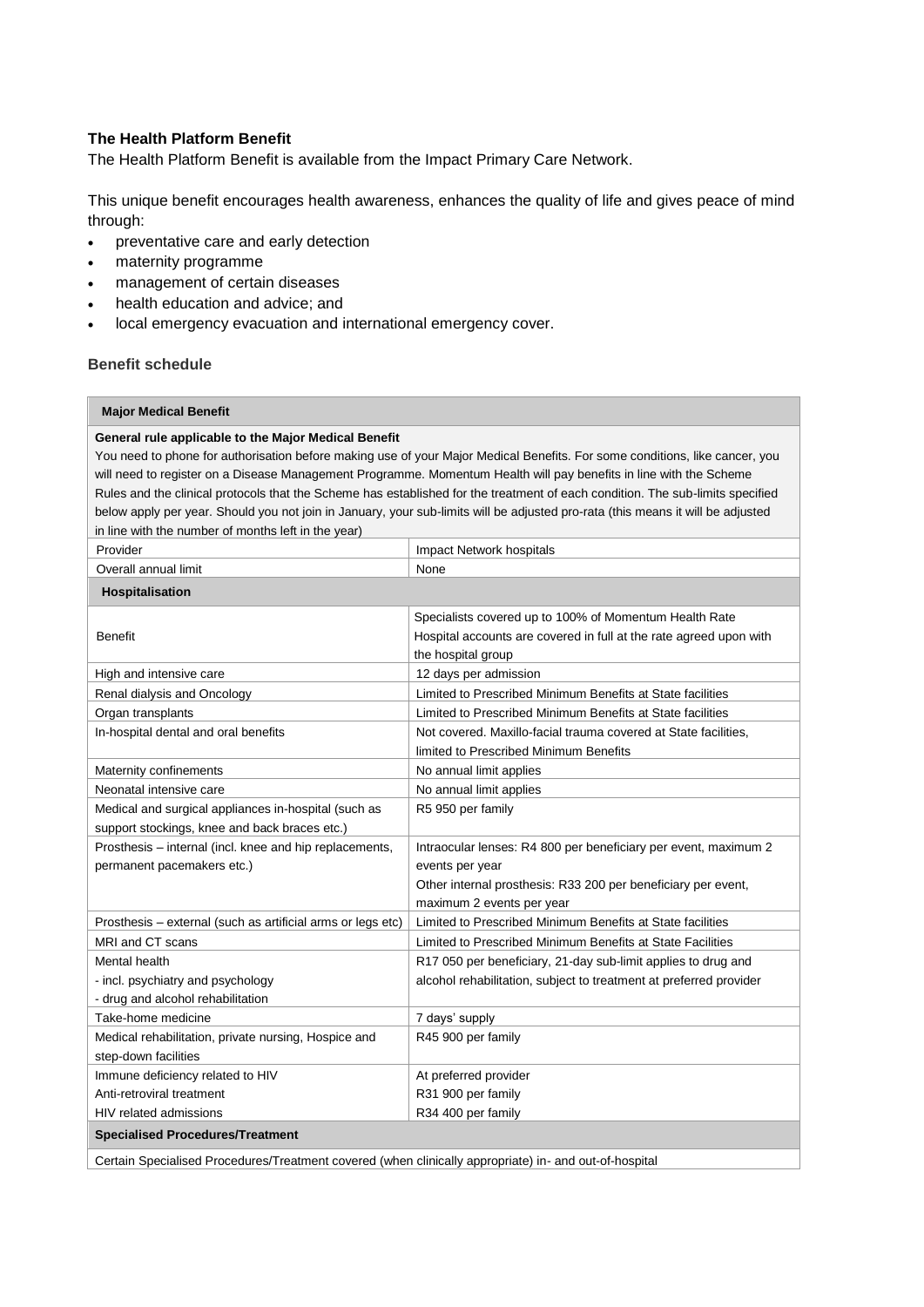| <b>Chronic Benefit</b>                                                             |                                                                                                                                  |
|------------------------------------------------------------------------------------|----------------------------------------------------------------------------------------------------------------------------------|
| General rule applicable to the Chronic Benefit                                     |                                                                                                                                  |
|                                                                                    | Impact Primary Care Network provider: Benefits are only available from the Impact Primary Care Network, and are subject          |
| to a list of medicine, referred to as a Network entry-level formulary              |                                                                                                                                  |
|                                                                                    | Impact Primary Care Network                                                                                                      |
| Provider                                                                           | (Any and State chronic provider choices are pending approval from                                                                |
|                                                                                    | the Council for Medical Schemes)                                                                                                 |
|                                                                                    | 26 conditions covered, according to Chronic Disease List in                                                                      |
| Cover                                                                              | <b>Prescribed Minimum Benefits</b>                                                                                               |
| Day-to-day Benefit                                                                 |                                                                                                                                  |
| General rule applicable to the Day-to-Day Benefit                                  |                                                                                                                                  |
|                                                                                    | Benefits are only available from the Impact Primary Care Network, and are subject to the rules and provisions of this network,   |
|                                                                                    | commonly referred to as protocols. This benefit is also subject to the network's list of applicable tariff codes. The sub-limits |
|                                                                                    | specified below apply per year. Should you not join in January, your sub-limits will be adjusted pro-rata (this means it will be |
| adjusted in line with the number of months left in the year)                       |                                                                                                                                  |
| Preferred provider                                                                 | Impact Primary Care Network                                                                                                      |
| Acupuncture, Homeopathy, Naturopathy, Herbology,                                   | Limited to Prescribed Minimum Benefits at State facilities                                                                       |
| Audiology, Occupational and Speech therapy,                                        |                                                                                                                                  |
| Chiropractors, Dieticians, Biokinetics, Orthoptists,                               |                                                                                                                                  |
| Osteopathy, Audiometry, Chiropody, Podiatry and                                    |                                                                                                                                  |
| Physiotherapy                                                                      |                                                                                                                                  |
| Mental health (incl. psychiatry and psychology)                                    | Subject to specialist limit                                                                                                      |
| Dentistry – basic (such as extractions or fillings)                                | Examinations, fillings and x-rays as per the list of tariff codes. One                                                           |
|                                                                                    | dental consultation is covered per year per beneficiary. You need                                                                |
|                                                                                    | to call us for pre-authorisation if you have more than 4 fillings or 4                                                           |
|                                                                                    | extractions                                                                                                                      |
| Dentistry - specialised (such as bridges or crowns)                                | Not covered                                                                                                                      |
| External medical and surgical appliances (incl. hearing<br>aids, wheelchairs etc.) | Not covered                                                                                                                      |
| General practitioners                                                              | 10 visits per beneficiary. From the 11 <sup>th</sup> visit onwards, you need to                                                  |
|                                                                                    | obtain authorisation and a R70 co-payment applies                                                                                |
| Out-of-network GP, casualty or after-hours                                         | 1 visit per beneficiary per year, subject to authorisation (You need                                                             |
| visits                                                                             | to authorise within 72 hours of the consultation, otherwise a 30%                                                                |
|                                                                                    | co-payment will apply)                                                                                                           |
|                                                                                    | Maximum of 2 visits per family per year, with a R100 co-payment                                                                  |
|                                                                                    | per visit                                                                                                                        |
| Specialists                                                                        | 3 visits per beneficiary, maximum of 5 visits per family. Covered at                                                             |
|                                                                                    | 100% of Momentum Health Rate, subject to referral by Impact                                                                      |
|                                                                                    | Primary Care Network provider and pre-authorisation                                                                              |
| Optical and optometry (excl. contact lenses and                                    | 1 eye test and 1 pair of clear standard or bi-focal lenses with                                                                  |
| refractive eye surgery)                                                            | standard frame as per formulary per beneficiary every 2 years.                                                                   |
|                                                                                    | Spectacles will only be granted if your refraction measurement is                                                                |
|                                                                                    | more than 0.5                                                                                                                    |
| Pathology – basic (such as blood sugar or cholesterol                              | Specific list of pathology tests covered                                                                                         |
| tests)<br>Radiology - basic (such as x-rays)                                       | Specific list of black and white x-rays covered                                                                                  |
|                                                                                    |                                                                                                                                  |
| MRI and CT scans                                                                   | Limited to Prescribed Minimum Benefits at State facilities                                                                       |
| Prescribed medication                                                              | Subject to a list of medicine, referred to as a prescribed formulary                                                             |
| Over-the-counter medication                                                        | Not covered                                                                                                                      |